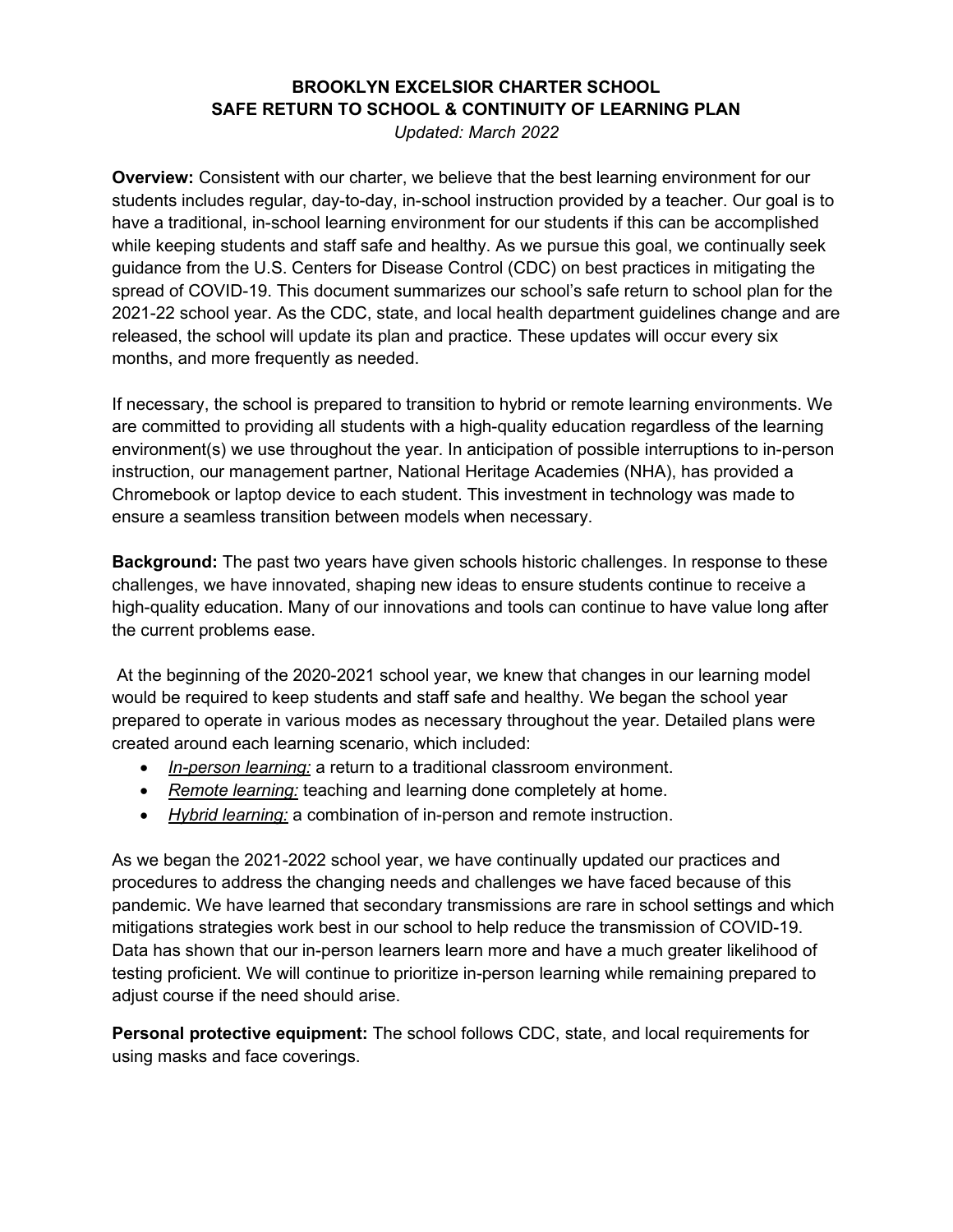Masks need to be worn by all staff and students throughout the day unless an underlying health condition or sensory issue exempts them. Reusable masks have been provided to the school for staff use. If students are unable to obtain a mask, additional N95 masks are made available in the school's main office as needed. All students must wear masks whenever they are outside the classroom for reasons such as transitioning and arrival/dismissal, and when social distancing cannot be maintained. Staff and students are required to wash cloth facial coverings or dispose of disposable masks daily.

Students are instructed to use masks properly. In situations where a student is refusing to wear a mask properly, we offer education to emphasize the importance of a healthy and safe school community. In the event of continued non-compliance, the school reaches out to the parent/guardian for support.

Any visitors to the school must pass a temperature check at the door, provide proof of vaccination, and wear a mask at all times.

**Social/physical distancing:** Social distancing reminder signs and one-way traffic floor markings (where possible) are placed throughout the school building. Social distancing floor/seating markings are established in waiting/reception areas. When feasible, the school spaces classroom desks three to six feet apart. Barriers are utilized at kidney tables when appropriate to assist with distancing efforts.

The school uses staggered arrival times and multiple entrances/exits to allow for social distancing. Students keep their personal items separate and in individually labeled cubbies, containers, or lockers. Students transition between classrooms at staggered times to allow for social distancing at lockers. Students should not be sharing personal materials such as pens, pencils, etc. Each classroom has materials to disinfect commonly shared items such as computers and curricular tools.

To assist with social distancing during lunch, some classrooms eat lunch in their classrooms.

**Hygiene and cleaning:** We have made several significant changes with our janitorial service partner, Aramark, such as increasing manpower, changes in management structure, improved training, greater accountability, and monthly performance audits. In addition to baseline janitorial services, Aramark also provides additional cleaning services due to COVID-19. These include:

- All high touch point locations light switches, door handles, bathroom faucet handles, and so on – are disinfected and cleaned at least once a day in accordance with the CDC guidance.
- All cleaning materials are EPA-approved for use against COVID-19.
- Aramark provides the school all necessary materials.
	- $\circ$  Aramark is ensuring that each classroom has hand sanitizer, a spray bottle of disinfectant cleaner, paper towels, and instructions on how to properly use the provided materials when additional cleaning/disinfecting is needed in classrooms.
	- o Aramark is also ensuring that the school stocks plenty of hand soap to stay ahead of any shortage. Soap, hand sanitizer, and disinfectant cleaner are refilled, as necessary.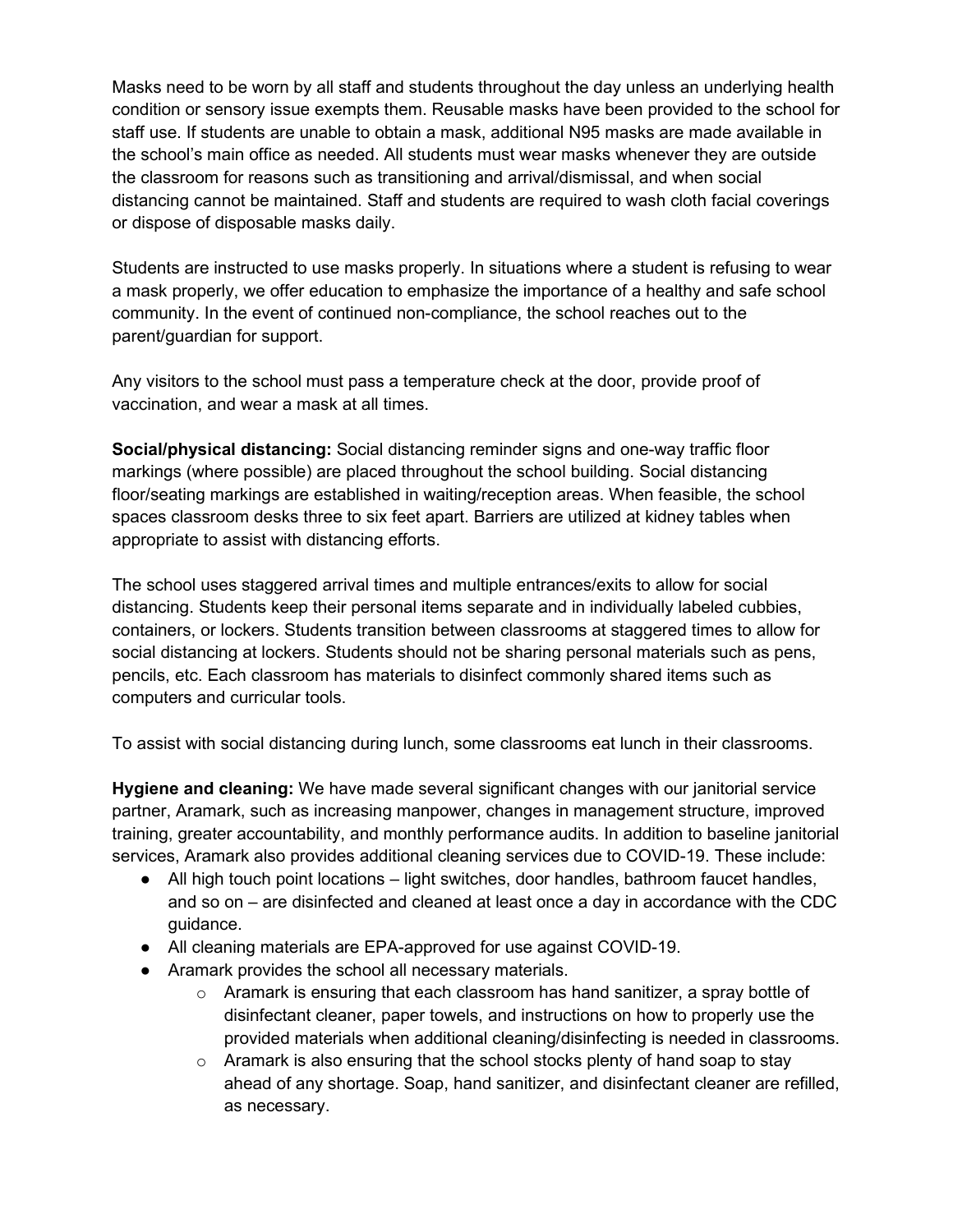- All janitorial staff have been trained on cleaning and disinfecting specifically for COVID-19.
- Facilities Preparedness and Response Plan (attached as Appendix A)
	- $\circ$  Following CDC quidelines, we have created an action plan to be used if there is a suspected or confirmed case of COVID-19 in the school building. This plan includes disinfection and cleaning tasks based on the timeline of when a suspected or confirmed case was last in the school building.
- We store cleaning and disinfection products safely and in compliance with standards.

In addition to the added efforts of our provider of janitorial services, we are all joining in the effort to promote safe hygiene habits. Handwashing posters instructing and reinforcing proper handwashing techniques are placed in bathrooms. Hand sanitizing stations are available throughout the building.

Desks are disinfected in between classes and all hands-on classroom materials are disinfected between each student group. Each classroom has materials to disinfect commonly shared items such as computers and curricular tools. Each classroom is supplied with Clorox Wipes, masks, sanitizer, and disinfecting spray.

**Monitoring student and staff health:** NHA monitors and follows all federal, state, and local requirements as it relates to COVID-19 safety procedures. NHA also, in conjunction with our epidemiologist, reviews federal and state recommendations and follows them as necessary to ensure the safety of our students and staff and to ensure the continuity of in-person learning.

If an employee or student shows COVID-19 symptoms, they are sent home or to an identified isolation room until they can be safely picked up.

The school conducts random COVID-19 testing of appropriate students. The school also has a supply of take-home COVID test kits and is equipped to provide additional test kits to anyone symptomatic or identified as a close contact.

If there is a confirmed case, the school works with its NHA Business Partner (BP) to report the case to the local health department. If necessary, the BP partners with the NHA Communications team to ensure proper stakeholders are notified timely, while ensuring compliance with employee and student confidentiality and HIPAA requirements. Staff and students with probable or confirmed cases of COVID-19 can return to school after they have complied with current CDC and/or state isolation guidelines.

The school takes students' temperatures upon arrival. Trained staff does this work using appropriate personal protective equipment (PPE), including gloves, disposable face masks, and face shields.

**Vaccinations:** NHA has provided us up-to-date information and resources on vaccination in our state and county.

**Continuity of Learning for Special Populations:** Students with IEPs or 504s access the same learning opportunities offered to general education students. These learning activities and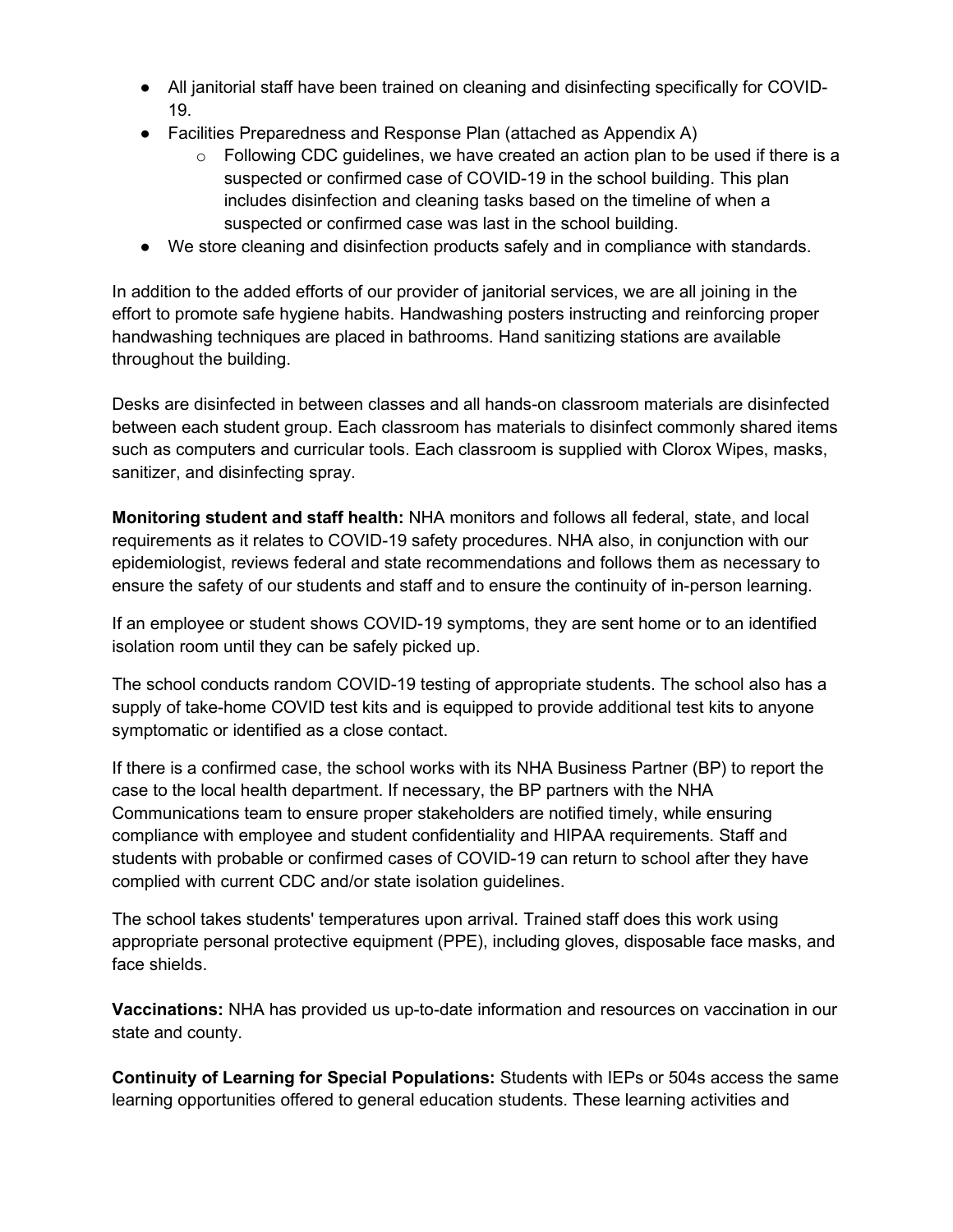supports address student needs identified in their IEP/504 to the extent appropriate. To accomplish this, special education providers collaborate with general education teachers to ensure provision of accommodations and modifications (when appropriate) that allow students to access learning opportunities. Individualized accommodations are documented and shared with classroom teachers for each student. English Learning (EL) teachers work with classroom teachers to provide necessary scaffolds to schoolwork to ensure that EL students have access to the core content.

The school complies with the regulations imposed by the state and by the Individuals with Disabilities Education Act (IDEA) ensures that all children with disabilities receive an Individual Educational Program (IEP) designed to address their unique needs. All required components of the IEP are addressed, including a description of the student's present level of academic achievement and functional performance, including disability-related needs, goals and objectives, supplemental aides and services, program services, ancillary services, and extended school year.

All students with disabilities are considered general education students first. Each IEP is designed to assure that eligible students receive a free appropriate public education (FAPE) and specialized instruction delivered by highly qualified special education staff within the least restrictive environment (LRE). Before school opens, we review registration forms to identify students with current IEPs from previous schools attended. We inform parents of their rights, procedures, and responsibilities under special education law. Decisions about an IEP are made by the school's IEP Team. This team has required participants, including general and special education providers and administrators. Parents are also encouraged to join the IEP Team.

As much as appropriate, children who are disabled are educated with children who are nondisabled. Special classes, separate schooling, or other removal of children with disabilities from the regular educational environment occurs only if the nature or severity of the disability is such that satisfactory education in regular classes with supplemental aids and services cannot be achieved.

To meet LRE requirements, the school ensures that a continuum of placement options is available to students with disabilities, including:

- services provided within the general education classroom;
- pull-out services;
- special classes;
- home instruction;
- instruction in hospitals and institutions; and
- in special circumstances, access to programs and services in settings outside the school.

The Individualized Education Program Team (IEPT) makes decisions about student placement.

**Continuity of food services:** We meet all guidance and procedures set forth by the CDC and by state and local health departments related to food service models and operations for students. We provide staff additional PPE, including gloves, masks, cleaning chemicals, and